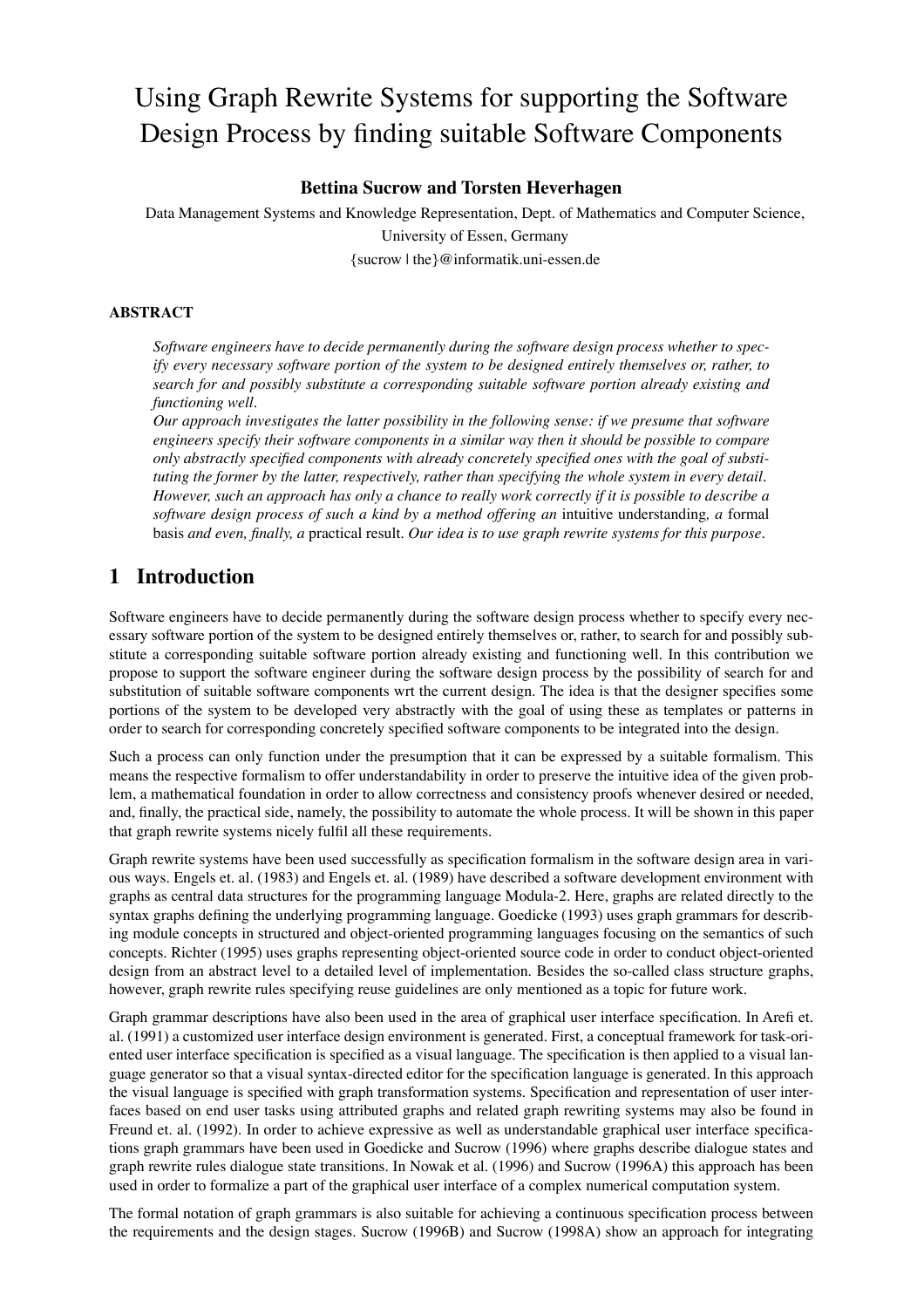software-ergonomic aspects in formal specifications of graphical user interfaces in order to improve the comfort for the user. The idea is to describe a graphical user interface by a still abstract graph grammar in early specification stages and to relate this specification step by step to a concrete graph grammar description specifying additionally specific software-ergonomic features like certain metaphors, etc. This idea of relating abstract graph grammar specifications with more concrete ones could be extended in Sucrow (1997). Here, human-computer interaction is specified by a graph grammar already at very early specification stages, and an approach is presented how this abstract graph grammar can be refined successively to a desired concrete one by applying certain graph rewrite rules. For this purpose of refinement an approach has been presented in Sucrow (1998B) allowing to refine graphs as well as graph rewrite rules specifying a still abstract interactive system to a more concrete one by applying specific graph rewrite rules at a certain meta level.

However, in neither of these approaches graph rewrite systems have been used to support the software design process by searching purposely for already concretely specified software components and substituting them for still abstractly specified ones in a software system to be specified. This goal is realized in our approach: the two steps of applying a graph rewrite rule -- the matching of its left hand side into the graph to be modified and the subsequent substitution of the match by its right hand side -- are used for the search for a suitable component desired wrt a particular software design existing so far and for the substitution of such a component at the correct place in this design respectively.

This contribution is organized as follows. In the next chapter 2 the idea of our approach is presented. Additionally, some necessary preparations are considered wrt such a software design process. In chapter 3 an example specification is introduced for demonstrating our approach of search for and substitution of software components during the software design process. In chapter 4 we present the formal basis, that is, we show how our approach of search for and substitution of software components can be specified formally by graph rewriting according to the algebraic double pushout approach. The practical side then is discussed in chapter 5 where it is demonstrated how correct graph rewrite rules realizing the search and substitution process according to our idea can be generated. Even, an automation wrt to tool support is conceivable. In chapter 6 main challenges resulting for future research are presented and, finally, we come to conclusions.

### **2 Idea and Preparations**

In this paper a new approach is proposed for supporting the software engineer during the software design process. The idea is to allow particular portions of the intended software system to be specified only very abstractly. In order to concretize these parts of the system it shall be possible to search for corresponding, concretely specified and already existing software components. For this search the abstractly specified component will be used as a search pattern. In case of finding a corresponding concretely specified component it shall be possible to substitute it for the original pattern within the system to be designed.

In order to achieve a really helpful support for the software design process our approach shall be applied already in early design stages. Additionally, it is a necessary condition that the software portions to be searched for as well as the corresponding search patterns, the abstractly specified components, have to be comparable up to a certain degree. According to these two requirements we assume the software engineers to specify their intended systems with the aid of an object-oriented design method. Also, the software components to be searched for are assumed to be specified by an object-oriented design method. Correspondingly, the notations will be object-oriented, of course, and of either kind like OMT (cf. Rumbaugh et.al. (1991)), OOSE (cf. Jacobsen et.al. (1992)), OOA/OOD (cf. Booch (1994)), UML (Unified Modeling Language, cf. Booch et.al. (1997A)) as a merging of the former three, and several others.

There are some important problems which will not belong to the focus of this paper. One of those is related to how the various object-oriented design notations can be *unified* in such a manner that software components specified by either of those are still comparable. Similarly, a second one concerns the fact that two software components, a search pattern and a corresponding detailed described component, may have been specified using different vocabularies. In such a case according to our idea the latter shall be substituted for the former one within the system to be specified *despite* this fact. For these and similar problems there exist solution ideas already, which will not be discussed in detail here but belong to ongoing work and are sketched in chapter 6.

In order to introduce our approach in a more detailed way we will demonstrate a small case study using the object-oriented and multiple used notation UML. Suppose, the designer specifies a portion of a bank system where a bank server serves banks possessing accounts which, in turn, can be accessed by customers via automatic teller machines. Then, with the aid of an abstractly specified component describing an automatic teller machine, it is searched for a corresponding concretely specified component. After finding a respective suitable component it is substituted into the system for the abstract one existing so far.

The approach presented here may be used later on in a realistic environment like the internet in the following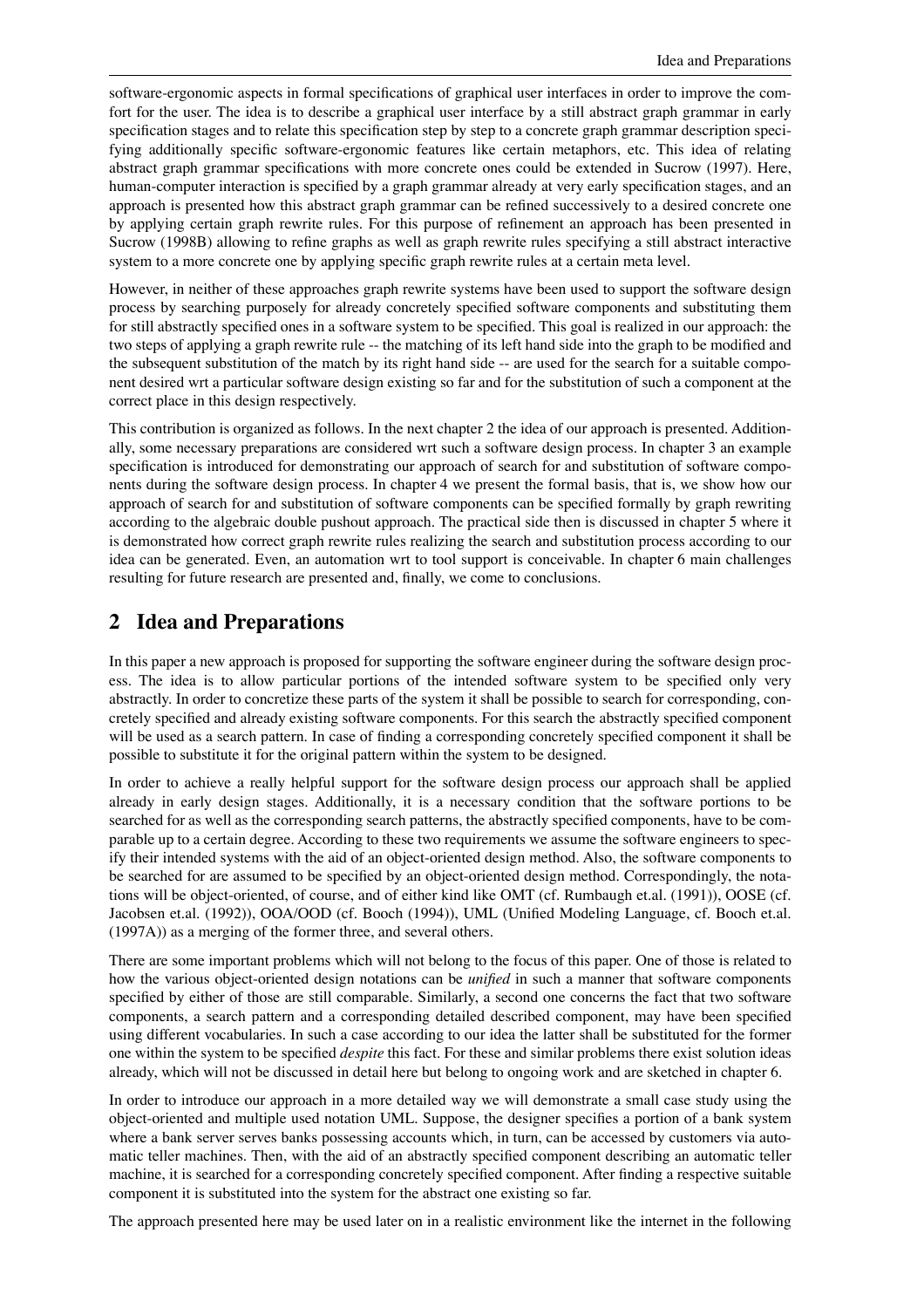manner. Imagine software designers sitting at the screen and specifying their systems. If such a designer specifies a bank system as mentioned above a component like an automatic teller machine may be specified only very abstractly with the goal of using this as a search pattern for a particular internet search machine. Such a machine according to our approach would search for a corresponding concretely specified automatic teller machine by using the given pattern for comparison. After finding a suitable component the machine would suggest it to the designer for substitution, the specification as well as the corresponding source code.

In this paper, however, the focus lies on the theoretical foundations of search for and substitution of desired software components according to the idea presented above. In the next chapters a case study concerning the specification of a bank system is demonstrated. The specification process will be described in an *intuitive* manner by presenting the UML specification process first, in a *formal* manner by realizing this approach with the aid of graph rewriting according to the algebraic double pushout approach and, finally, in a *practical* manner by generating a corresponding graph rewrite rule allowing, finally, the automation of the intended search for and substitution of an automatic teller machine.

# **3 Graph Rewriting as an** *intuitive* **Basis**

The following UML class diagram specifies a part of a bank system. A bank server may serve at least no or at most many banks. The class BankServer has three methods registerBank, unregisterBank, and readCustomerInfo, the last of which has three formal parameters KNo, BNo and PIN of type integer. The last method also allows, e.g., a component ATM denoting an automatic teller machine to offer informations about a specific customer, that is her or his account code, code of the bank and PIN number to be tested by the bank server. Vice versa a bank may serve at least no or at most many bank servers. The class Bank besides methods has variables name and address identifying the institute. As can be seen there are also classes specifying accounts and customers having specific relationships to the bank and to each other respectively.



As may be observed there exist parts in the class diagram which are presented differently. The grey shadowed part, an only very abstractly specified component ATM together with a still unspecified relationship to the BankServer, denotes a part of a search pattern. The designer has specified only very abstractly the desired component realizing an automatic teller machine with the goal of using this subspecification as search pattern in order to find a corresponding concretely specified component. Additionally, the search pattern contains also the method readCustomerInfo presented in bold font with its formal parameters KNo, BNo and PIN of type integer specifying the interface required between an automatic teller machine and the remaining system.

Imagine now the designer searches for a concretely specified component realizing an automatic teller machine under the condition that it fulfils the connection to the interface as described above. The respective search pattern would be specified by the parts presented grey shadowed and in bold font above. We expect the designer to possibly find the desired software component somewhere where it may be offered. Such a component could be specified like in the UML class diagram below. It shows the desired component consisting of the grey shadowed part again. Here, the automatic teller machine is denoted ATMachine and is extended by two methods. Further, it has associations to other classes specifying the device for reading the cheque card, the safe both of which have inherited from a class specifying an ID device, and the user interface. Thus, the grey shadowed part of the specification represents a concretely specified component. The fact that ATMachine is another word compared to ATM in the search pattern shall not disturb here. As mentioned above we are currently investigating several approaches allowing to compare semantically equivalent components although they may be possibly expressed using different vocabularies (cf. chapter 6). The same yields for the interface readcustomerinfo together with its three formal parameters kno, bno and pin of type integer, which behaves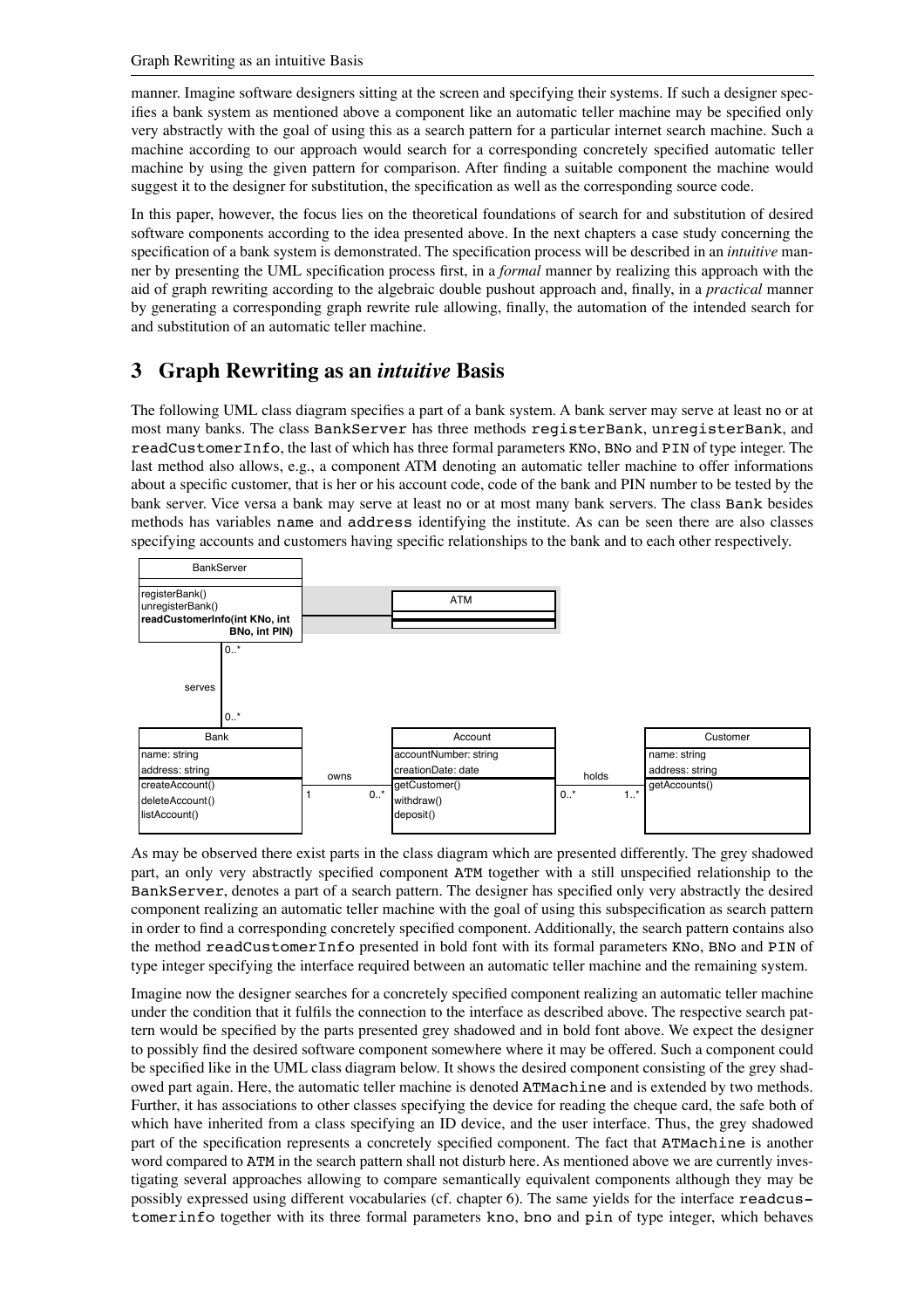exactly like the corresponding one specified by the search pattern.



The component in the diagram above is found due to the specification of the search pattern containing both aspects, the abstractly specified component ATM as well as the complete interface readCustomerInfo. Suppose now, the concretely specified component is substituted into the currently developing system, then this would result in the following extended specification containing now the found component instead of the class ATM under the condition that the interface readCustomerInfo is used by class ATMachine.



Considering the above described step of software development leads to the following observations:

- UML class diagrams are nothing else than graphs.
- Changes of UML class diagrams are nothing else than graph rewriting.
- A search pattern may be characterized by the left hand side *L* of a graph rewrite rule, and its application for the search process by matching *L* in a graph to be modified. The right hand side *R* of this graph rewrite rule may characterize the part that may be substituted for the match.

These observations encouraged us to use graphs and graph rewriting as an intuitive, a formal and, finally, as a practical foundation for searching concretely specified software components with the aid of abstractly specified ones and substituting them for the latter ones into the system to be specified. In the next chapter 4 the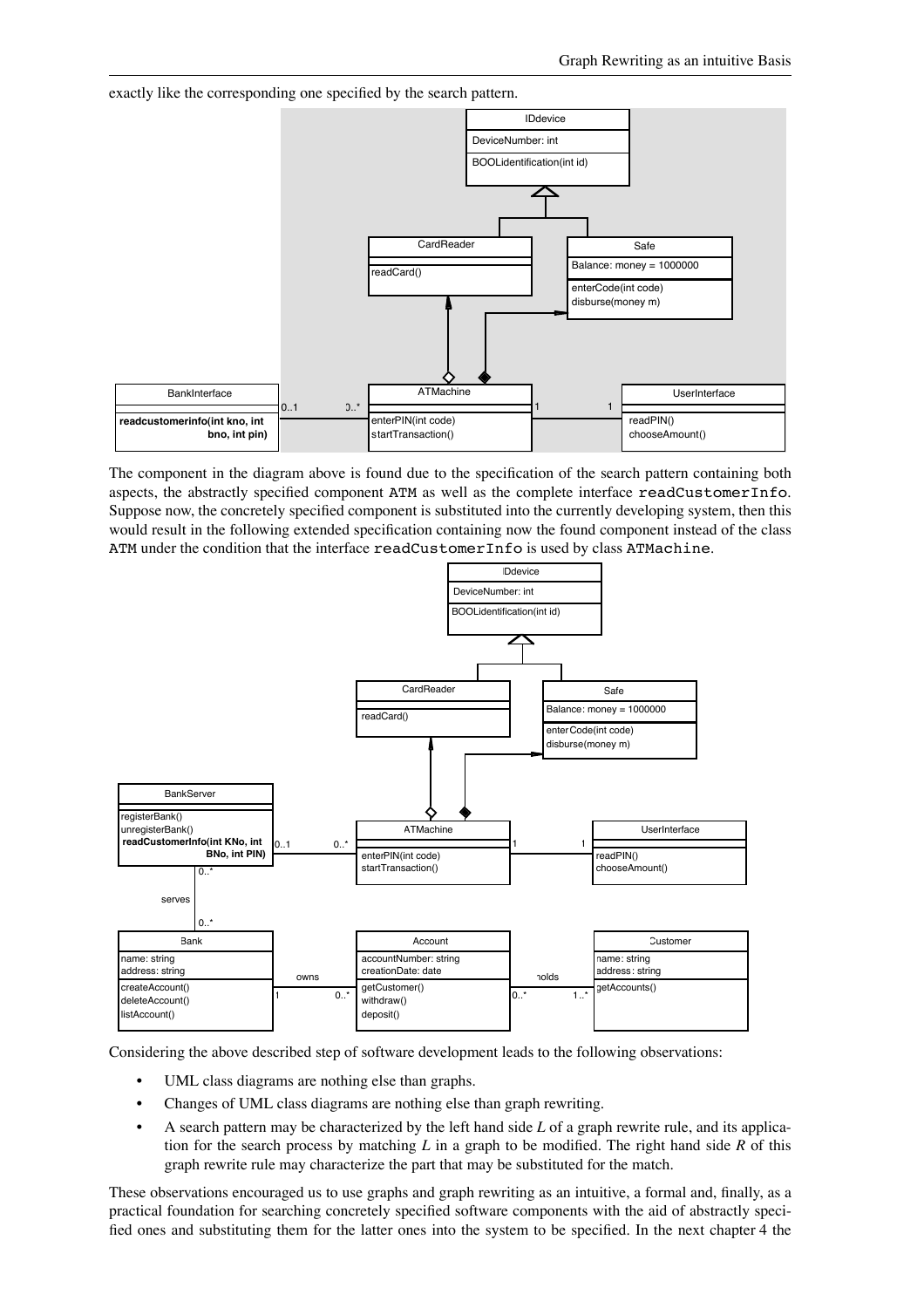algebraic double pushout approach will be used in order to formalize the process described above.

## **4 Graph Rewriting as a** *formal* **Basis**

We use graph transformation according to the algebraic double pushout approach (cf. Rozenberg (1997)). Modifications of graphs by a rewrite rule according to this approach are modelled by gluing constructions of graphs that are formally characterized as pushouts in suitable categories having graphs as objects and total graph morphisms as arrows. A graph rewrite rule *p* is given by a pair of graph homomorphisms from a common interface or gluing graph *K* (see figure below), and a direct derivation consists of two gluing diagrams of graphs and total graph morphisms, see diagrams (1) and (2). The context graph *C* is obtained from the given graph *G* by deleting all elements of *G* which have a pre-image in *L* but none in *K*. This deletion is modelled as



an inverse gluing operation by diagram (1), while the actual insertion into *H* of all elements of *R* which do not have a pre-image in *K* is modelled by the gluing diagram (2). The match *m* must satisfy the so-called gluing condition which takes care that the context graph *C* will have no dangling edges and that every element of *G* that should be deleted by the application of *p* has only one pre-image in *L*. In our approach it is intuitively very helpful as well as formally correct to identify interfaces in the context of search for and substitution of software components as described in the previous chapter 3 as parts of the gluing graph *K*.

After the decision of using the double pushout approach as formal specification method the next step is to correctly map graphs and graph rewrite rules onto our problem domain. This means to correctly specify UML class diagrams by graphs and changes of UML class diagrams by graph rewrite rules as observed already in chapter 3. Besides our goal of specifying any object-oriented design formally by graphs and graph rewriting as mentioned in chapter 2 already it should be pointed out that many researchers currently are investigating the semantics of UML. One of the most interesting contributions from our point of view is presented by Gogolla and Parisi-Presicce (1998) who show how to transform UML state diagrams into graphs by making explicit the intended semantics of the diagrams. Other approaches are also refered to in this paper. For the purpose of our approach, however, a formalization of UML class (and later also other) diagrams as well as a formalization of changes of those by suitable graphs and corresponding graph rewrite rules, respectively, is needed.

#### **4.1 Statics: Graphs specifying UML Class Diagrams**

In the following picture an intuitive and understandable description of the class BankServer on the left side is given by the graph on the right side. The class is specified by a node of a particular type sketched by a rec-



tangle and identified by the name of the class. The node has a directed edge to a node of another type specifying the method readCustomerInfo the formal parameters of which are attached as attributes to it together with their respective types. Similarly, the relationship between the two classes BankServer and Bank below may be specified by the following graph connecting the two graphs describing the two classes by two

| <b>BankServer</b>                              | serves | Bank          |
|------------------------------------------------|--------|---------------|
| readCustomerInfo(int KNo, int<br>BNo, int PIN) |        | name: string  |
|                                                |        | listAccount() |

directed edges respectively. The edges are attached by the attribute *serves* specifying the kind of relationship the two classes have to each other.



With these intuitive formal specifications of UML class diagrams by graphs it is now possible to specify the dynamics relating to search for and substitution of software components during the software design process by graph rewrite rules.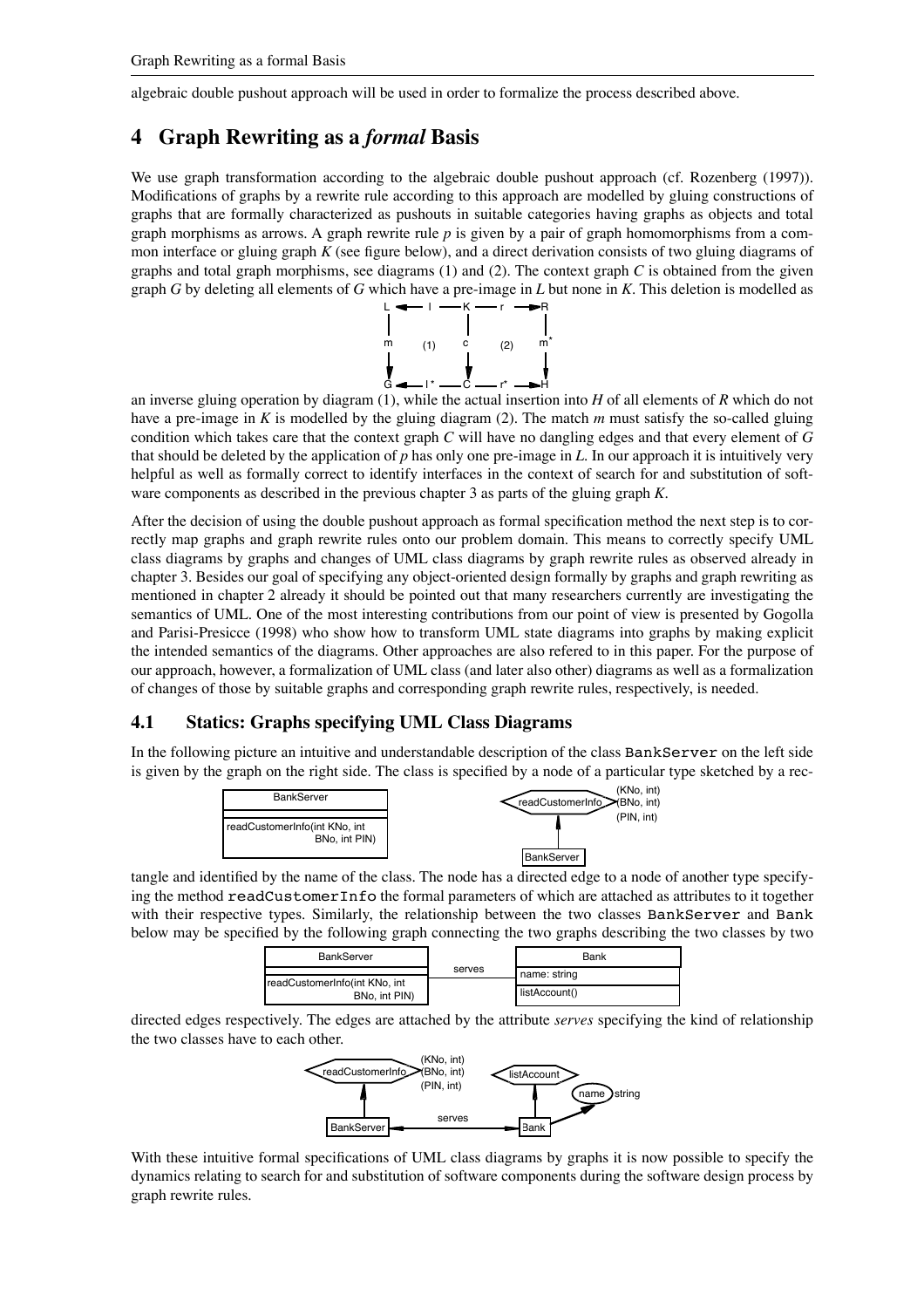#### **4.2 Dynamics: Graph Rewrite Rules specifying Changes of UML Class Diagrams**

Specifying the system designed so far by a software engineer as described by the first UML class diagram in chapter 3 results in the following graph *G* where the nodes specifying the classes Bank, Account and Customer, respectively, are not fully specified due to clarity. The two parts represented in bold font and grey shadowed in the UML diagram are easily identifiable in graph *G*. These two together constitute the search pattern so that they may be described formally as the left hand side *L* of a particular graph rewrite rule. This is due to the nice possibility of using this graph *L* for the necessary match in order to find a more concretely specified corresponding component. Further, the part in bold font describing the required interface (cf. chapter 3) may be specified as an anchor, the graph K of this particular graph rewrite rule, which must not be changed by a possible later substitution. Due to clarity, the graphs *L* and *K* are presented below additionally.



Correspondingly, the found component (cf. the second UML class diagram in chapter 3) looks like the following graph where not every node specifying a class is entirely described again, due to clarity. Here, the interface



again appears in bold font and is not to be substituted as opposed to the grey shadowed part of the found component. If we think about a possible substitution it is intuitively helpful to identify the found component by the right hand side *R* of the graph rewrite rule described above where *R* also integrates the part in bold font. Again this latter part may play the role of an anchor element necessary as requirement for finding the component on the one side, but which must not be substituted on the other side. Again, graphs *K* and *R* are sketched additionally above. It should be repeated at this point that different words within two graphs to be compared do not result in a problem due to our investigations wrt unification of words in a certain sense (cf. chapter 6).

A substitution of the found concretely specified component for the abstractly specified one used as search pattern would look like the graph *H* (cf. the third UML class diagram in chapter 3) below where the original interface has remained as intended.

Obviously, the above described step during the software design process may be specified formally by a graph rewrite rule *p* consisting of the above introduced three parts *L*, *K* and *R* according to the double pushout approach. However, the rule *p* is not yet known during the stage of searching. But, as can be observed, every single part of the rule is evolving early enough before its necessary application. Thus, a graph rewrite rule *p*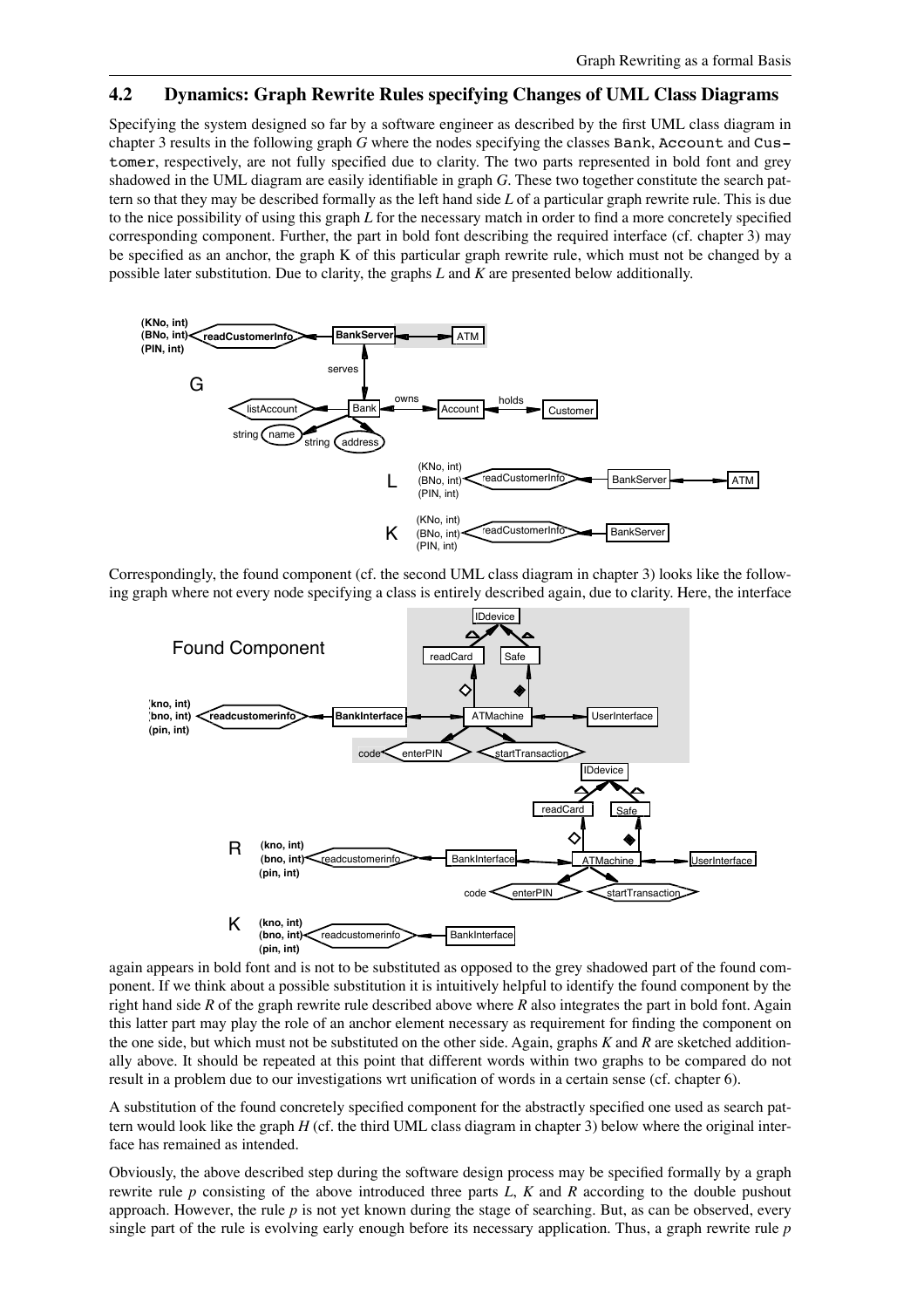realizing the search for and substitution of a software component according to our approach may be generated



successively so that, finally, this step of the specification process even may be automated (cf. next chapter 5).

# **5 Graph Rewriting as a** *practical* **Basis**

In chapter 3 we presented an important step of the software design process according to our idea of search for and substitution of software components in an intuitive manner. In the last chapter 4 it has been shown how this step can be formalized. However, this approach is only helpful if it can be applied practically. Thus, it has to be investigated how a graph rewrite rule *p* realizing the above described steps could be generated during the evolving software design process. According to the intuitive as well as formally correct proceeding described above this could happen in the following way, *G* being the graph currently existing as a particular design.

#### **Graph Rewrite Rule Generation**

- Determine in *G* graph *L* specifying the abstractly specified component in comparison of which a corresponding concretely specified one has to be searched for.
- Determine in subgraph *L* of *G* graph *K* that is the interface or anchor elements.
- Search for *L* in offered components that is perform a graph match with the aid of *L*.
- Try to find a concretely specified component according to the match by graph *L*. Identify a possibly found match as graph *R* to be substituted within graph *G* for graph *L* where graph *K* remains unchanged by definition.

This approach works under the assumption that the found component is offered as a whole and not as subpart of a more complex system. It is assumed that components are offered exactly for the purpose of searching for them in order to substitute them into a software system being currently under design.

With the aid of the above described rule generation it is possible to construct algorithms realizing our software design approach. A sketch of an algorithm is given subsequently in a very coarse manner.

#### **Automation**

- Delete within graph *G*
	- all connections between graph  $L$  and graph  $K$
	- \* *L*\*K*
- Add within graph *G*
	- \* *R*\*K*
	- \* all connections between graph *R* and graph *K*

We expect it to be possible of using an algorithm like the one given above to realize the search for and substitution of concretely specified software components for the corresponding abstractly specified ones within a software system to be specified. Of course, some problems still are to be solved as mentioned in chapter 2 and discussed in the next chapter 6.

# **6 Main Challenges for Future Research**

As indicated in chapter 2 already there exist some problems wrt comparison of software components. Due to our goal of specifying search patterns in very early design stages it can not be expected to get exact matches between those and existing component descriptions. Therefore, similarities between specifications have to be investigated. Finding and comparing component specifications, even possibly by automated tool support later on, requires mechanisms for computational detection of similarity. First approaches wrt such mechanisms are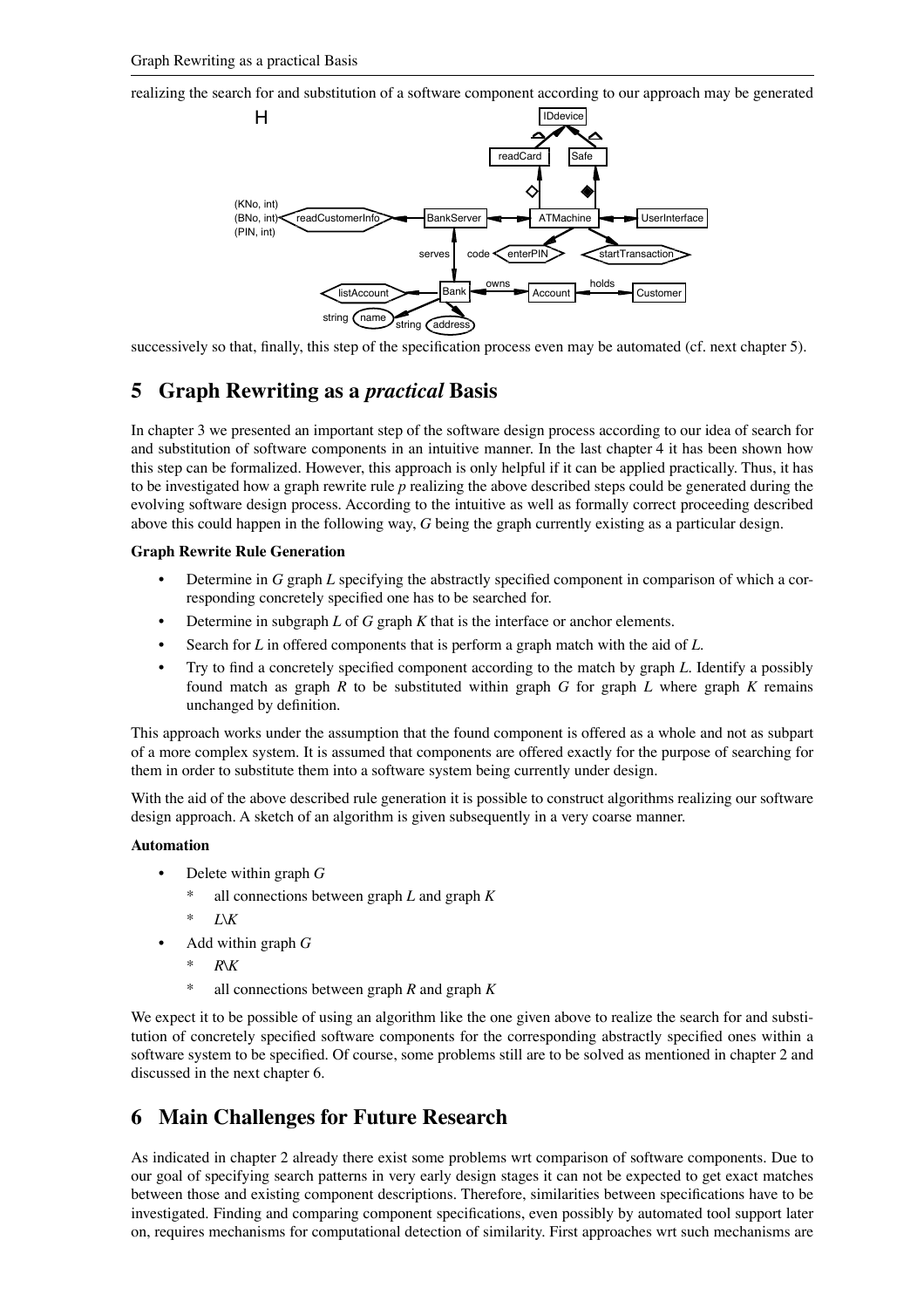performed in the area of analogical and case-based reasoning (cf. Spanoudakis et.al. (1996), Bergmann and Eisenecker (1995)). The main concept of these approaches is the computation of distance or similarity metrics. In our approach a component is expected to be described not only by its interface but also by its contents. The description contains component artifacts, that is all UML model elements used to describe components. An overall distance metric then is an aggregation of the distance metrics of all component artifacts.

One of the main problems of characterizing similarities is the acquisition of semantical information about software components. Spanoudakis et.al. (1996) claim that similarities between component artifacts can be detected using their classification, generalization and attribution. Generalization and attribution can automatically be extracted from the most object-oriented design models. Classification is expressed through *instanceof* relations. Many object-oriented models support the *instance-of* relation only between simple instances and their classes. What we need is a notion of *meta classes*, that is classes at a certain meta level, in order to classify classes as instances of such meta classes. For the first time UML introduces a *meta model* (cf. Booch (1997B)) providing information by classifying component artifacts according to classes, states, operations etc. Further, classification can be achieved by using UML *stereotypes* which can be seen as user defined extensions to the UML meta model. There already exist predefined stereotypes like *actor*, *interface object*, *entity object* or *control object* the use of which can improve classification dramatically.

A very important attribute of component artifacts is the component's name containing useful semantical information. Unfortunately, it is not unique in that software developers may use different vocabularies as well as synonyms or homonyms (the opposite of synonyms). For this reason we plan to integrate "of-the-shelf" and domain specific lexical databases to improve the usability of names during the search. These databases like WordNet (cf. Miller et.al. (1990)) already contain relations like synonyms, antonyms, hyponyms etc.

The requirements for characterizing similarities between software component specifications are complex wrt our goal of substituting found component specifications into the software specification existing so far, especially, when considering also automated tool support for the future as well. Some future work still has to be done in order to realize practically the ideas presented in this paper in complex and realistic software design processes. The intuitive, formal and practical foundations by graph rewrite systems, however, encourage much to refine and finally apply the approach given in this contribution.

## **7 Conclusions and Future Work**

A new approach for supporting the software engineer during the software design at early specification stages has been proposed in this paper. The idea is to specify not all parts of the system to be designed in a concrete manner but, instead, to specify some of those in a very abstract way. The goal is to use these as search patterns in order to find corresponding concretely specified components which can then be substituted for the former ones. This intuitive understanding could be underpinned by a formalization of this process by graphs and graph rewrite rules according to the algebraic double pushout approach. Finally, also the practical applicability of the approach could be shown and, even, an idea of automation could be sketched very coarsely.

The approach presented in this contribution will be investigated much more deeply in future work, also a more complex case study should be considered. Further, the solution ideas sketched in chapter 6 wrt the problems concerning similarities between software components will be elaborated much more precisely. We have used a specification expressed as an UML class diagram for demonstration. Beyond the semantics of UML class diagrams, however, one additionally could use other types of diagrams offered by UML for specifying software components in a more detailed way. Through a corresponding formalization by graphs and graph rewrite rules one can expect correct specification steps as well within an even more complex software design process.

The approach presented in this contribution to us seems to be very promising wrt a more understandable, correct and comfortable software design process.

# **Acknowledgments**

We would like to thank Rainer Unland for his support wrt this work.

## **8 References**

- [1] Arefi, F., Milani, M., and Stary, Ch., 1991, "Towards Customized User Interface Design Environments", Journal of Visual Languages and Computing, IEEE, pp. 146-151.
- [2] Bergmann, R. and Eisenecker, U., 1995, "Case-Based Reasoning for Supporting the Reuse of Object-Oriented Software: A Case Study", *Proceedings der 3. Deutschen Expertensystemtagung*, XPS-95, Infix-Verlag, pp. 152-169 (in German).